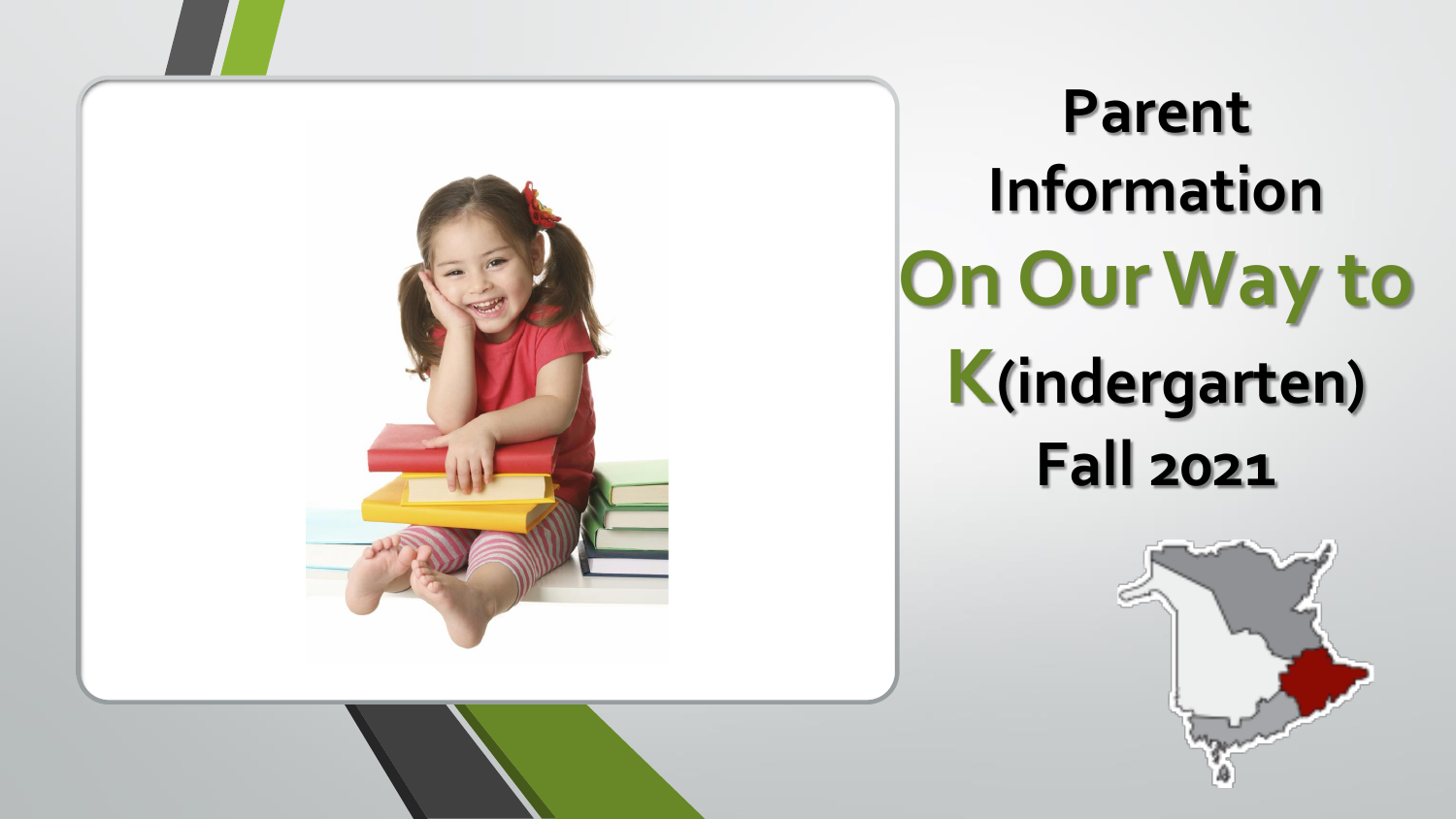

## **Purpose of this information …**

And

To provide you with an opportunity to learn more about the Transition to School -- **On Our Way to K!**  program and the planned events throughout the year.

> To share information to encourage your child's love of learning as he/she gets ready to go to Kindergarten.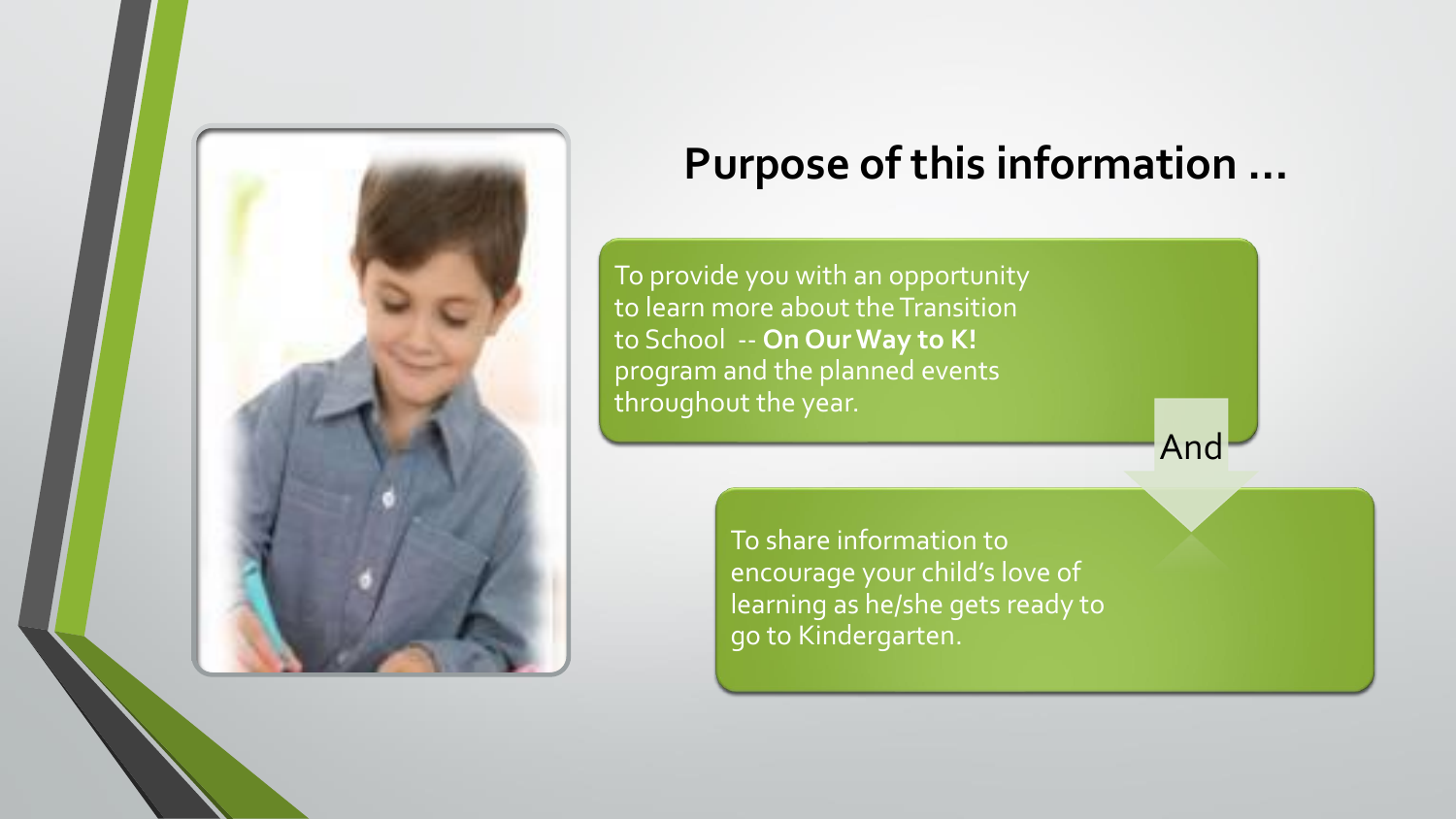## **Transition to Kindergarten On Our Way To K!**

**4**

**Steps**

### 1. Kindergarten Registration

#### **2. Information for Parents/Guardians**

#### 3. Early Years Evaluation (EYE-DA)

#### 4. School Visit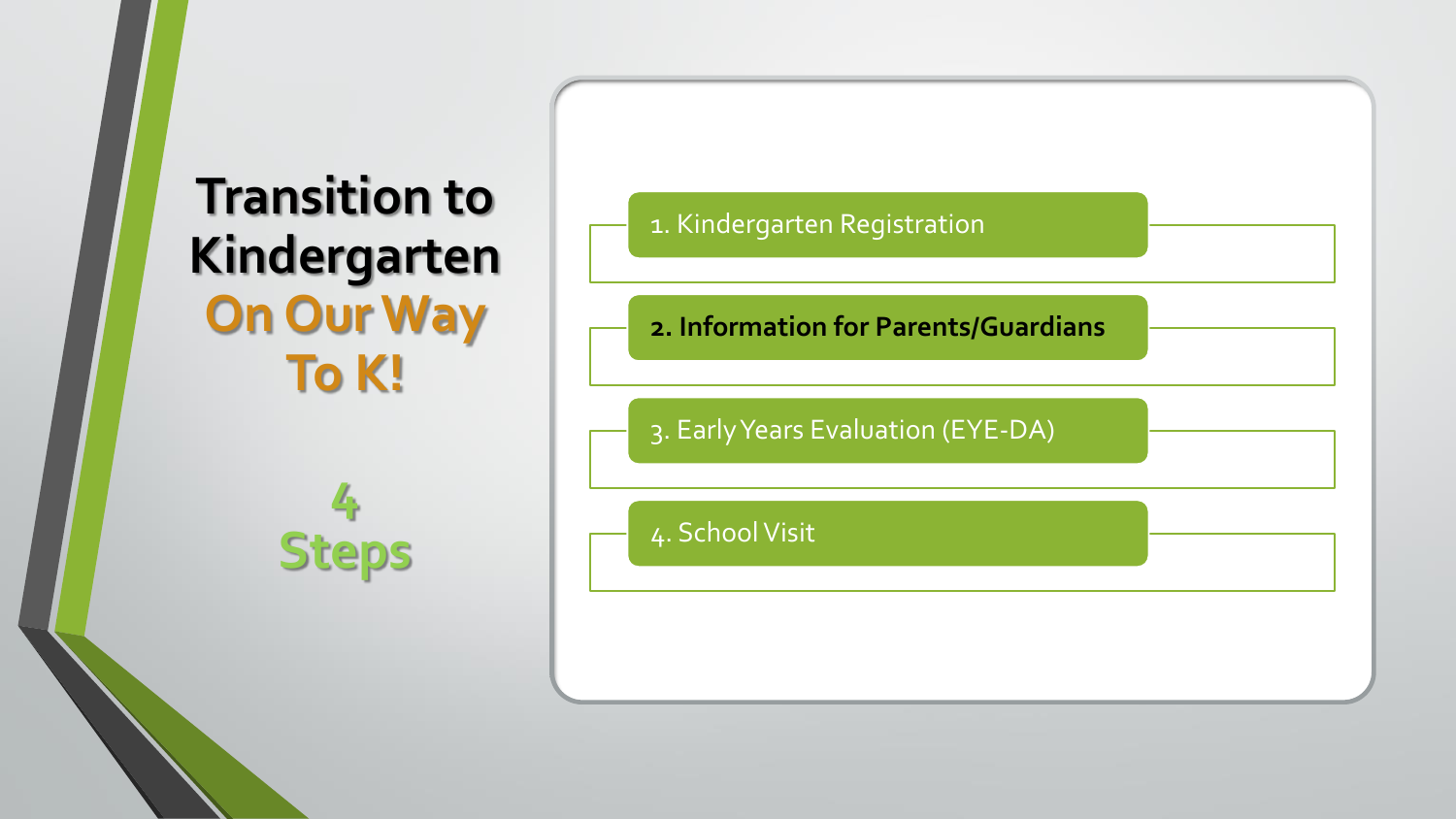# Step 3. Early Years Evaluation – Direct Assessment (EYE-DA)

- The *Early Years Evaluation-Direct Assessment is* an assessment administered one-on-one with children soon to enter Kindergarten.
- The EYE-DA takes approximately 45 minutes per child.
- Colourful pictures and physical activities makes the EYE-DA fun for children.
- Parents will sit with their children during the EYE-DA and will receive the results and additional information during the appointment.

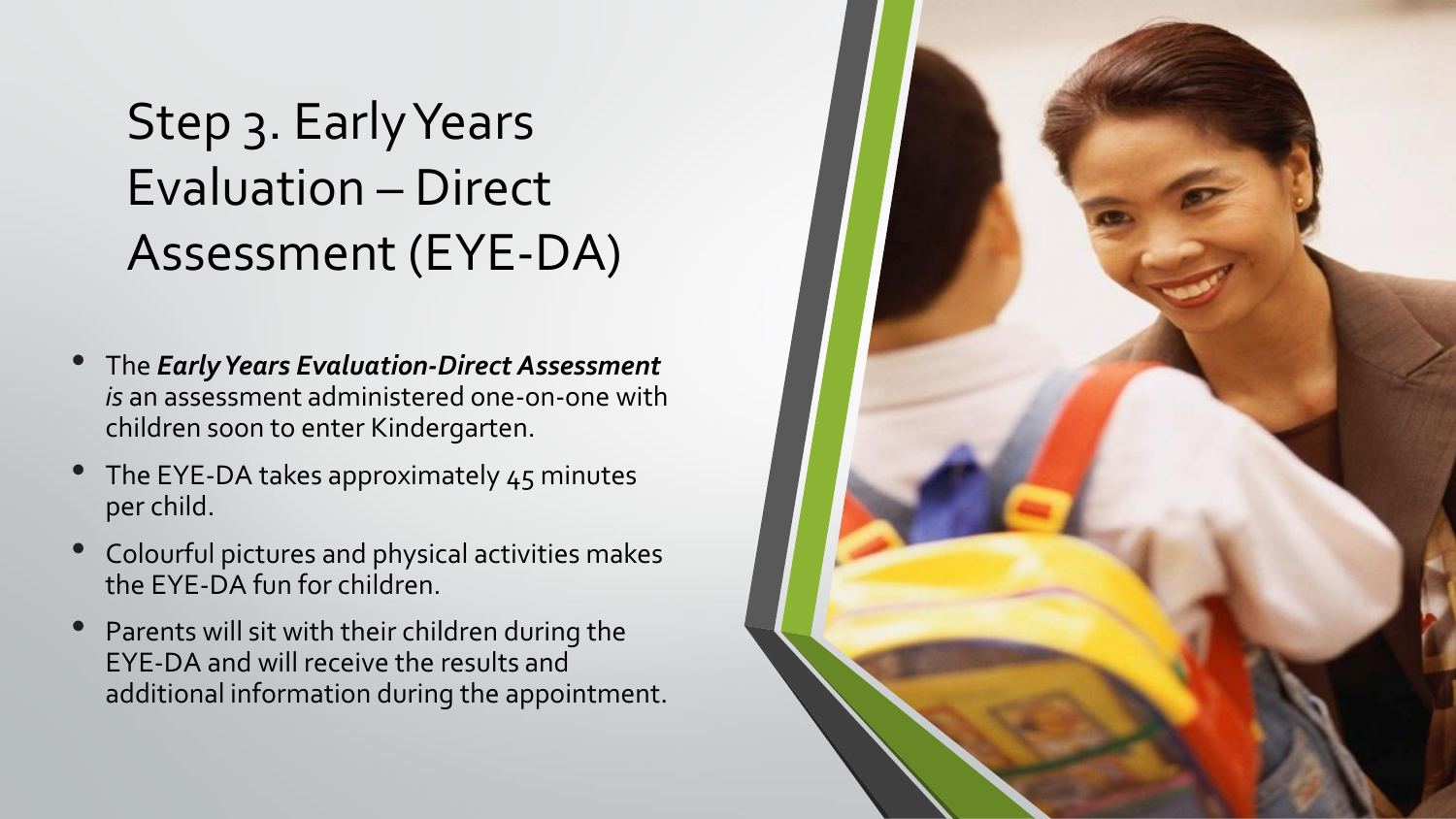### **What does the EYE-DA assess?**

The EYE-DA assesses four key areas of a child's development:

- **1. Awareness of Self and Environment** e.g. Knowing what a police officer does, knowing colors, opposites…
- 2**. Cognitive Skills**  e.g. Knowing rhymes, some letters…
- 3. **Language and Communication**  e.g. Speaking in full sentences, understanding instructions…
- 4. **Physical Development**  e.g. Using crayons, scissors, hopping on one foot…

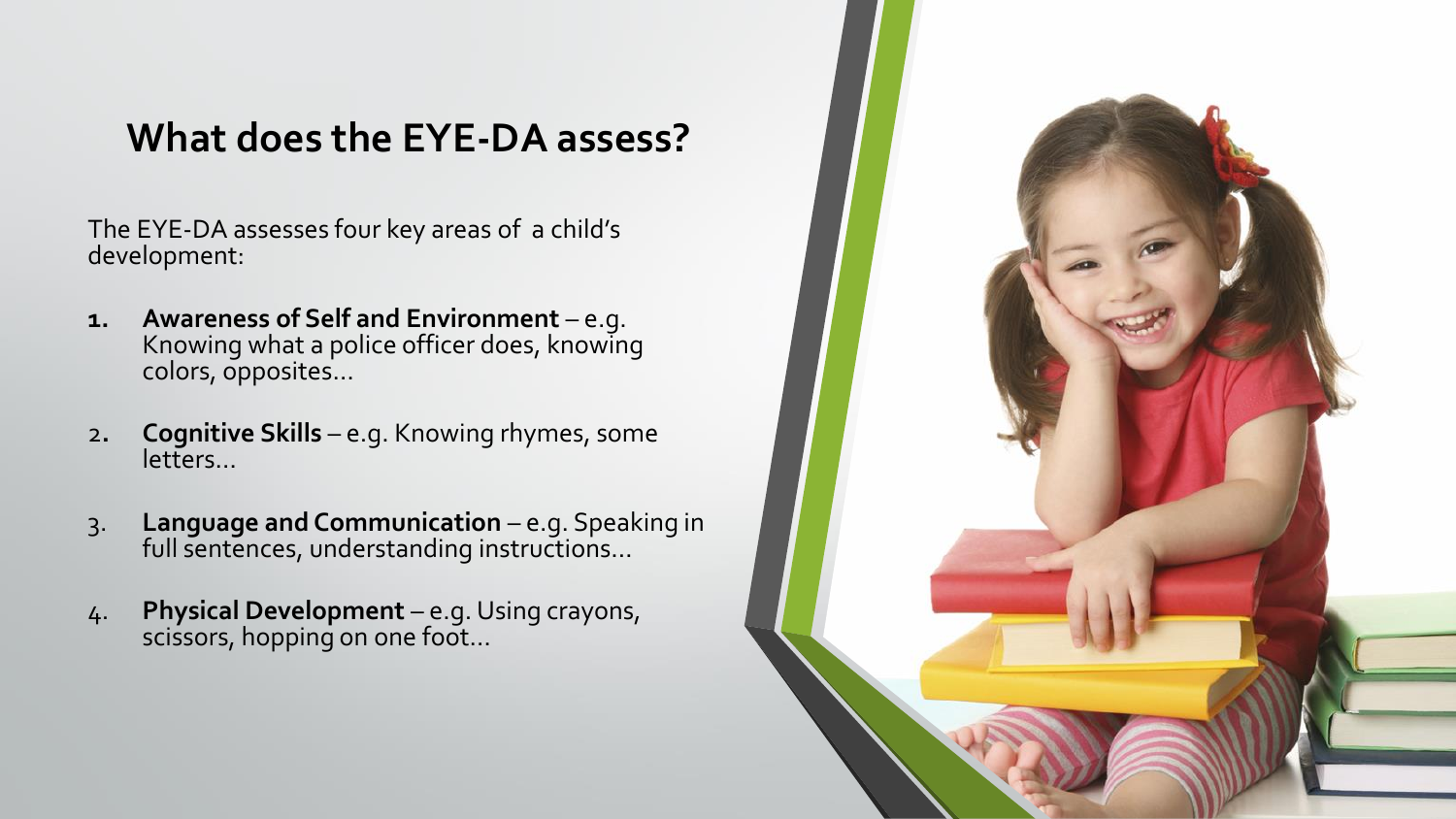## **EYE-DA Results**

- After the EYE-DA is complete, parents will receive their child's results immediately.
- Results are presented using the colour codes described below:



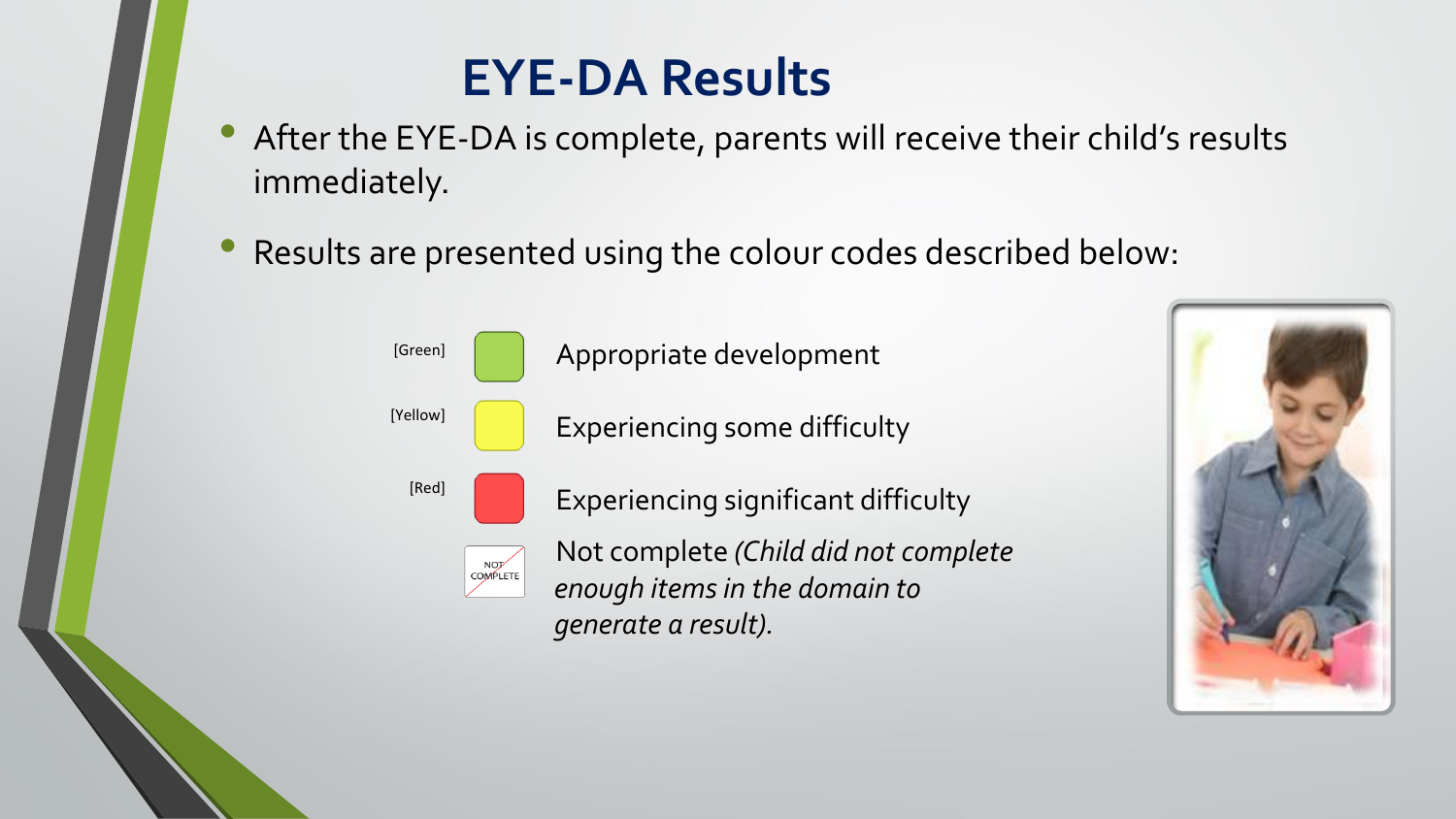# What is the EYE-DA Used For?

# **The EYE-DA is used to:**

- **Assess** areas of strength, and areas yet to be developed;
- **Identify children** who may need extra support;
- **Monitor learning gains** during first years of school; and,
- Support **a positive transition** to school.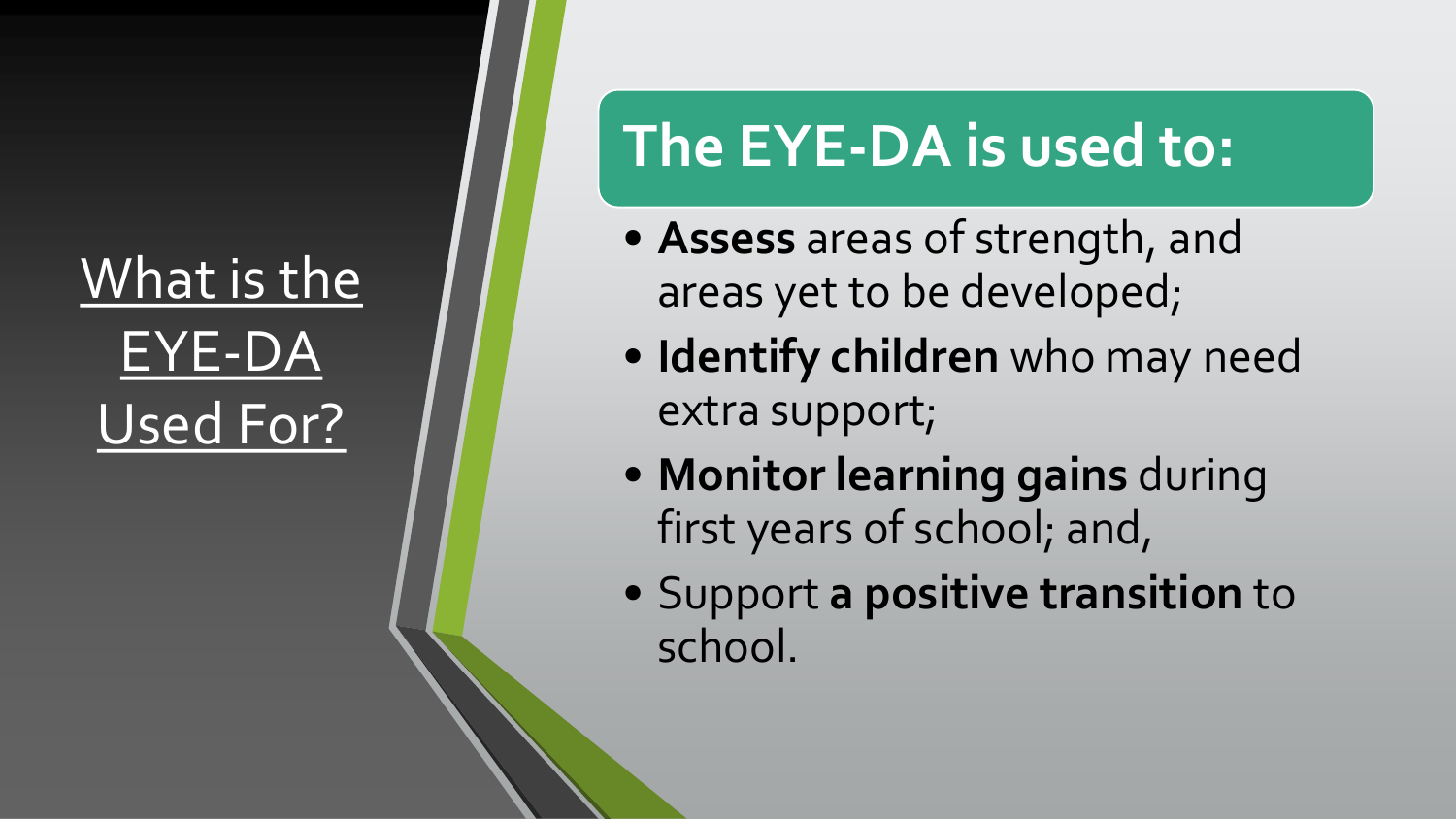

## **Results can be used to:**



Identify children who may require extra support.

Provide guidance and assistance to children.



Inform & involve parents in meaningful ways.

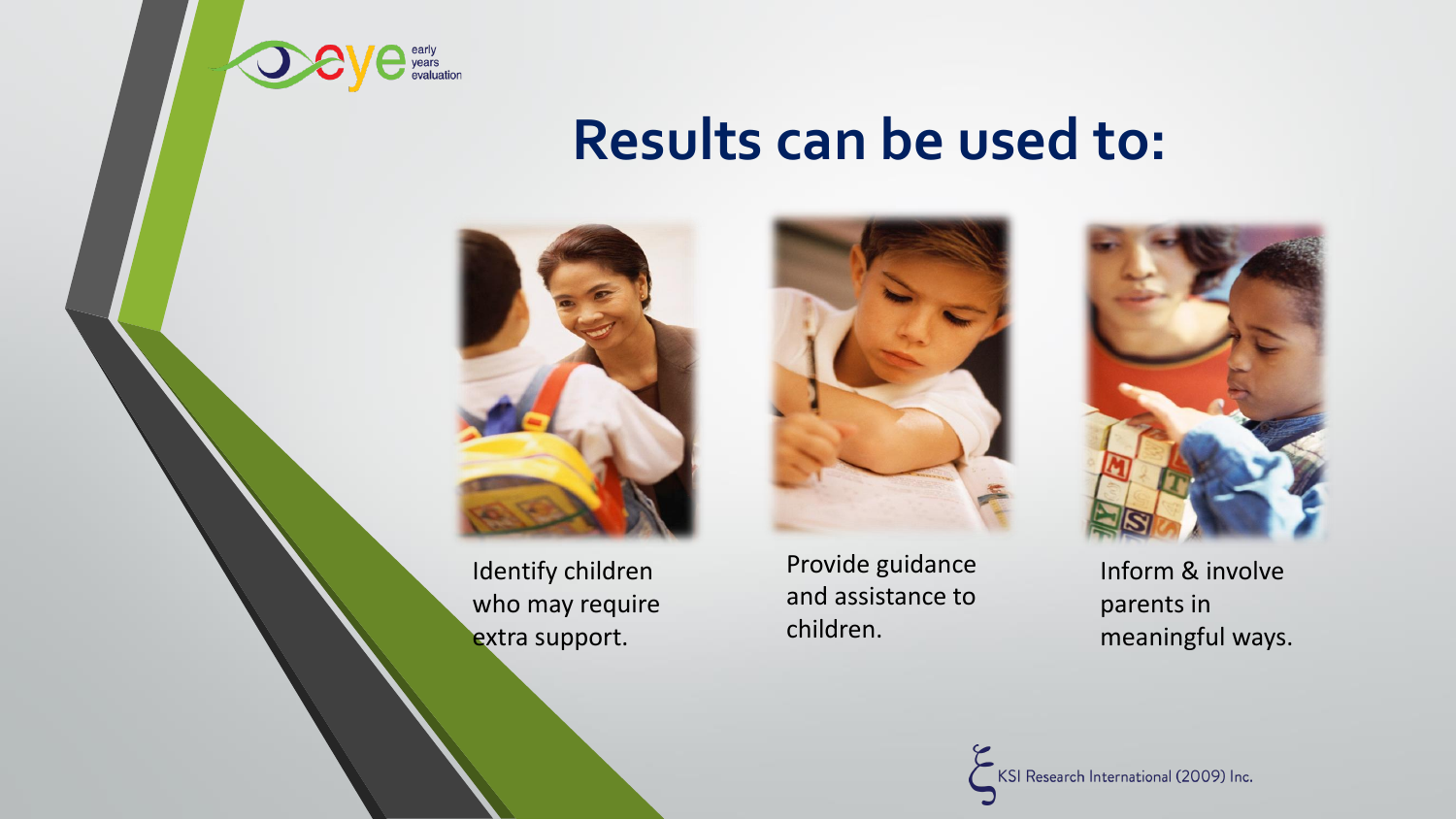# **Step 4: School Visit**

- This visit offers children and their parents an exciting opportunity to spend a portion of the day in the classroom with Kindergarten Teachers. During this time children will gain a sense of what school will be like through planned activities and they will meet some of their future classmates.
- Invitations will be sent to you by your school; please ensure that they have been advised of any address changes.

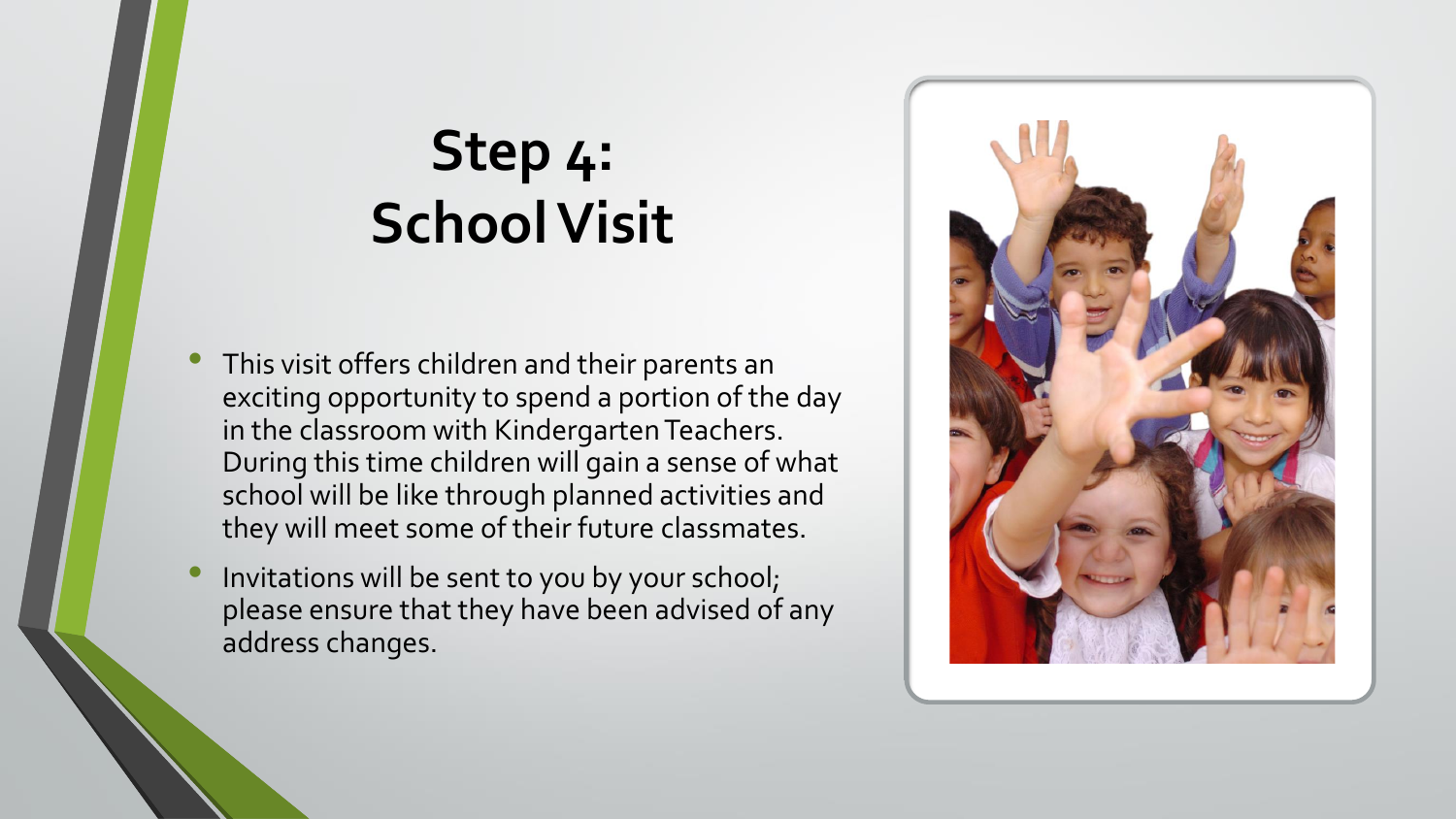## **Parent/School Partnership**

- A child's formal education begins in Kindergarten, but learning begins at birth.
- Parents are their child's first teacher and parents know their child best.
- A positive partnership between parents and school contributes to positive outcomes for children.

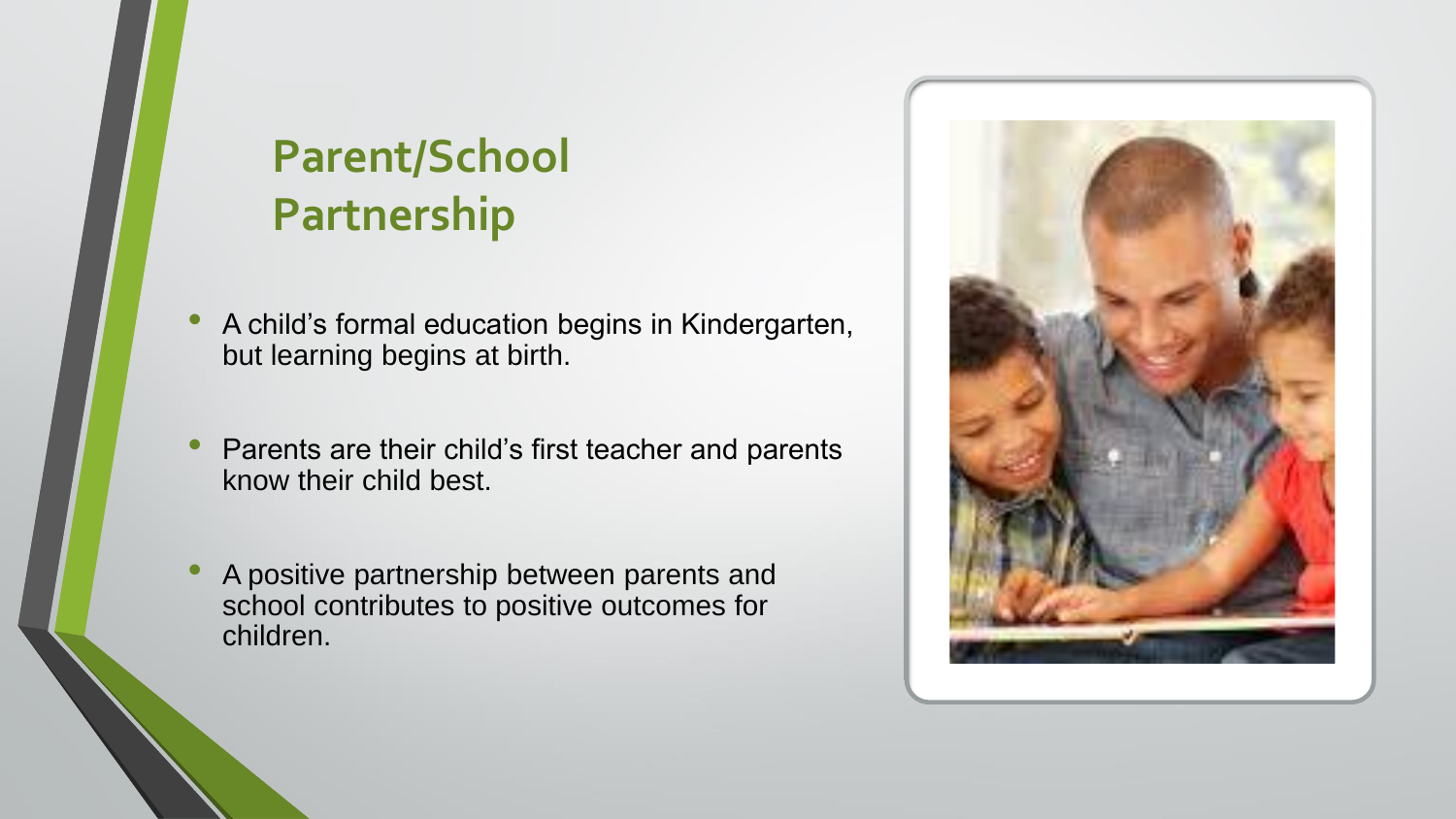Easing the **Transition to School** 

Four Areas of Developmental Growth<sup>!</sup>

1. Social Development

*Key Skills* Sharing Taking turns Playing with others Making decisions Independence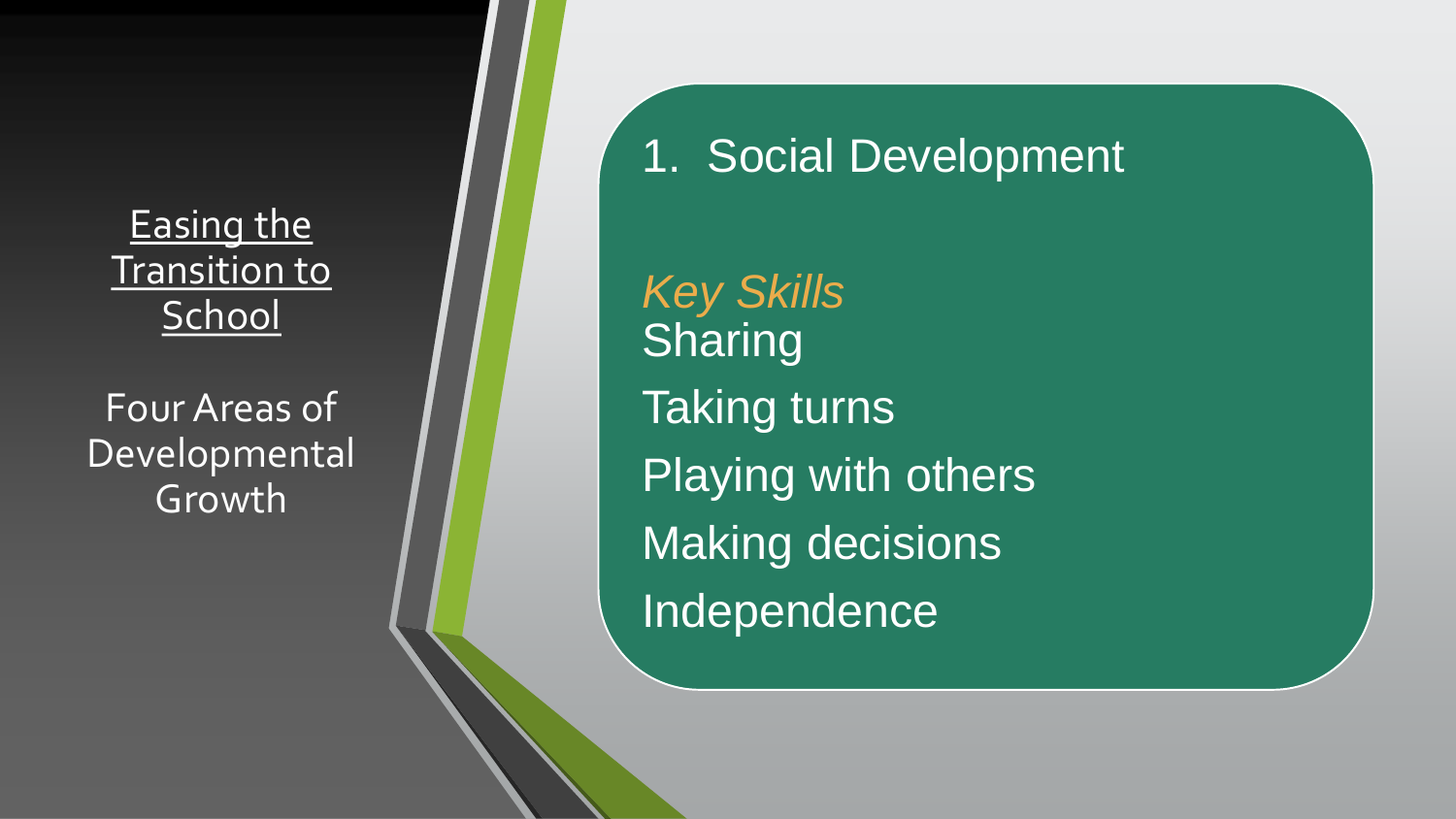Easing the Transition to **School** 

Four Areas of Developmental Growth

2. Emotional Development

*Key Skills* Understanding feelings Taking responsibility Willingness to try new activities Being able to solve problems Feeling secure through routines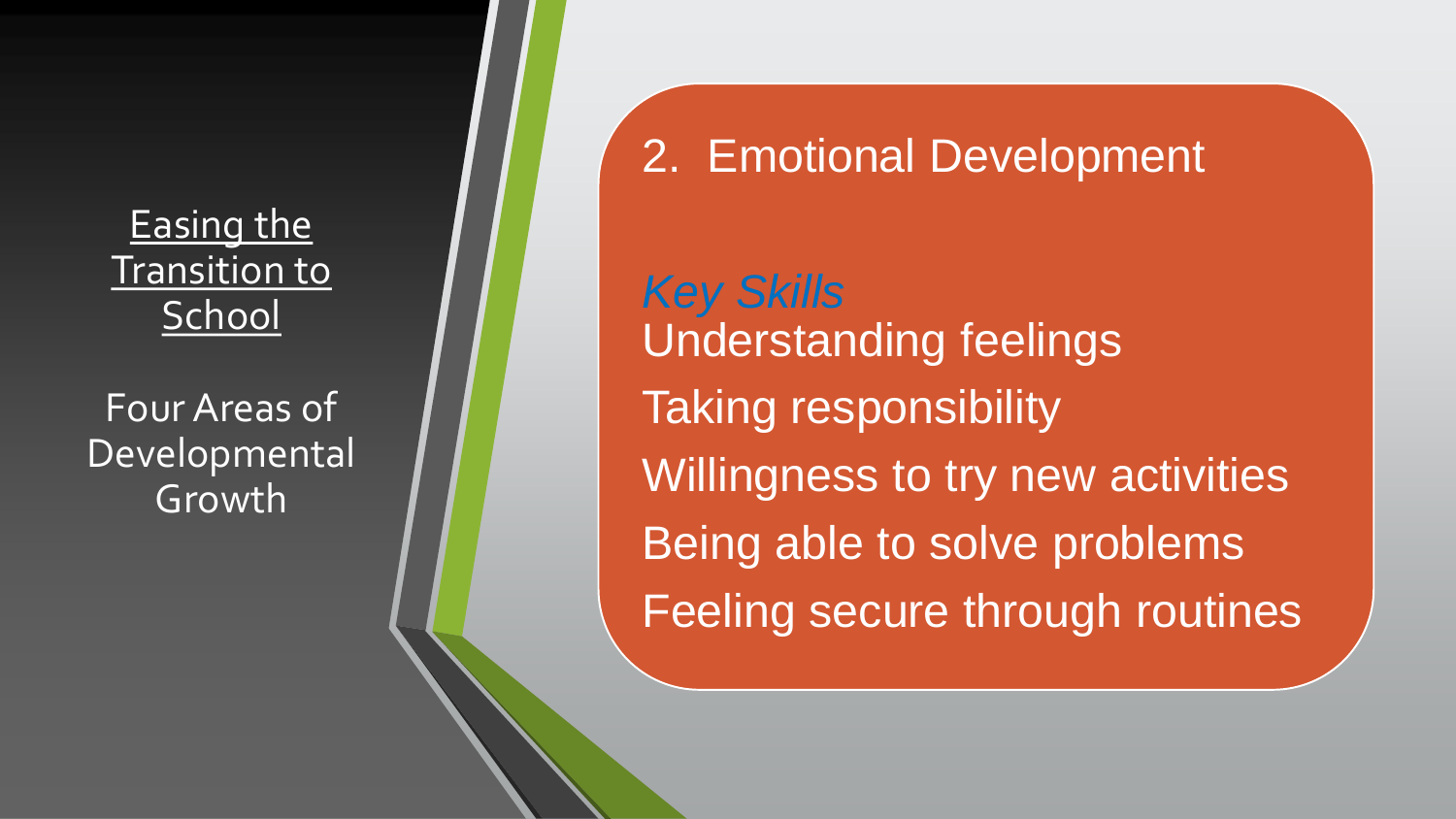Easing the **Transition to** School

Four Areas of Developmental Growth

3. Language & Intellectual Development

*Key Skills* Engaging in conversations/oral **language** Knowing rhymes and songs Being aware of numbers and letters Knowing about books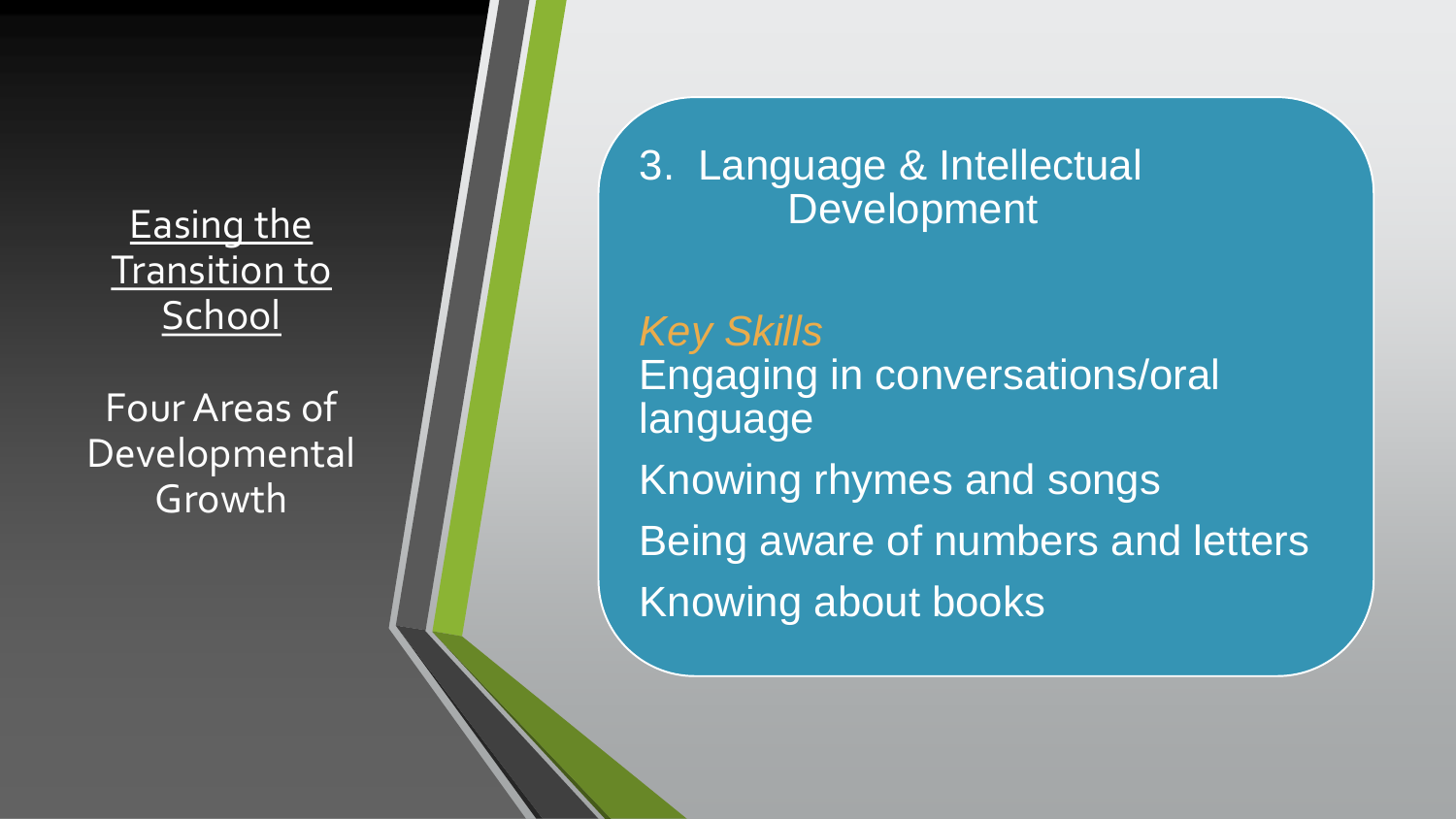Easing the **Transition to School** 

Four Areas of Developmental Growth<sup>!</sup>

## 4. Motor Development

*Key Skills* Running, jumping and climbing Holding scissors and pencils Dressing independently Being active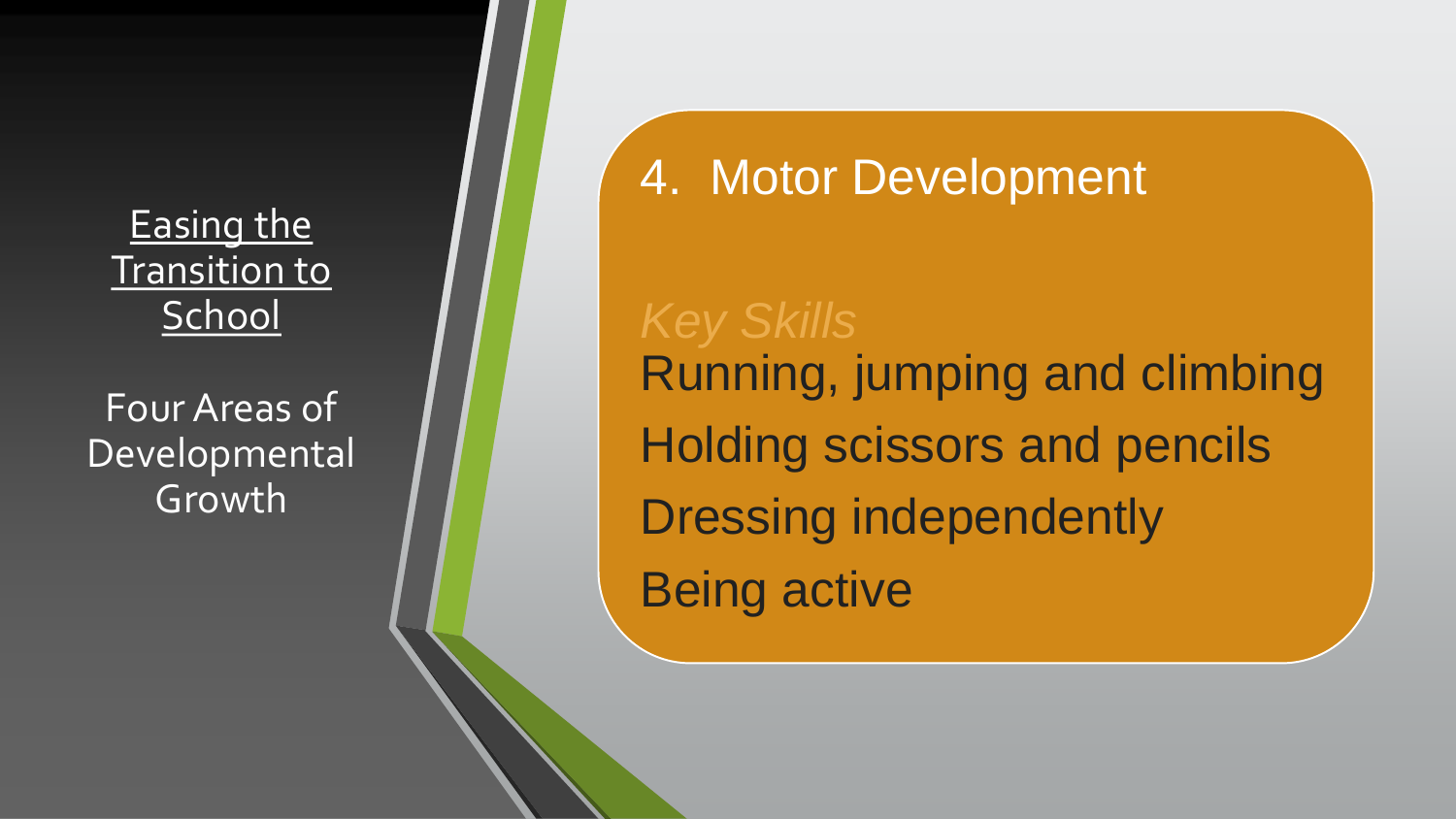

### **Every day at school counts!** Regular attendance is very important. Missed days means missed learning opportunities!